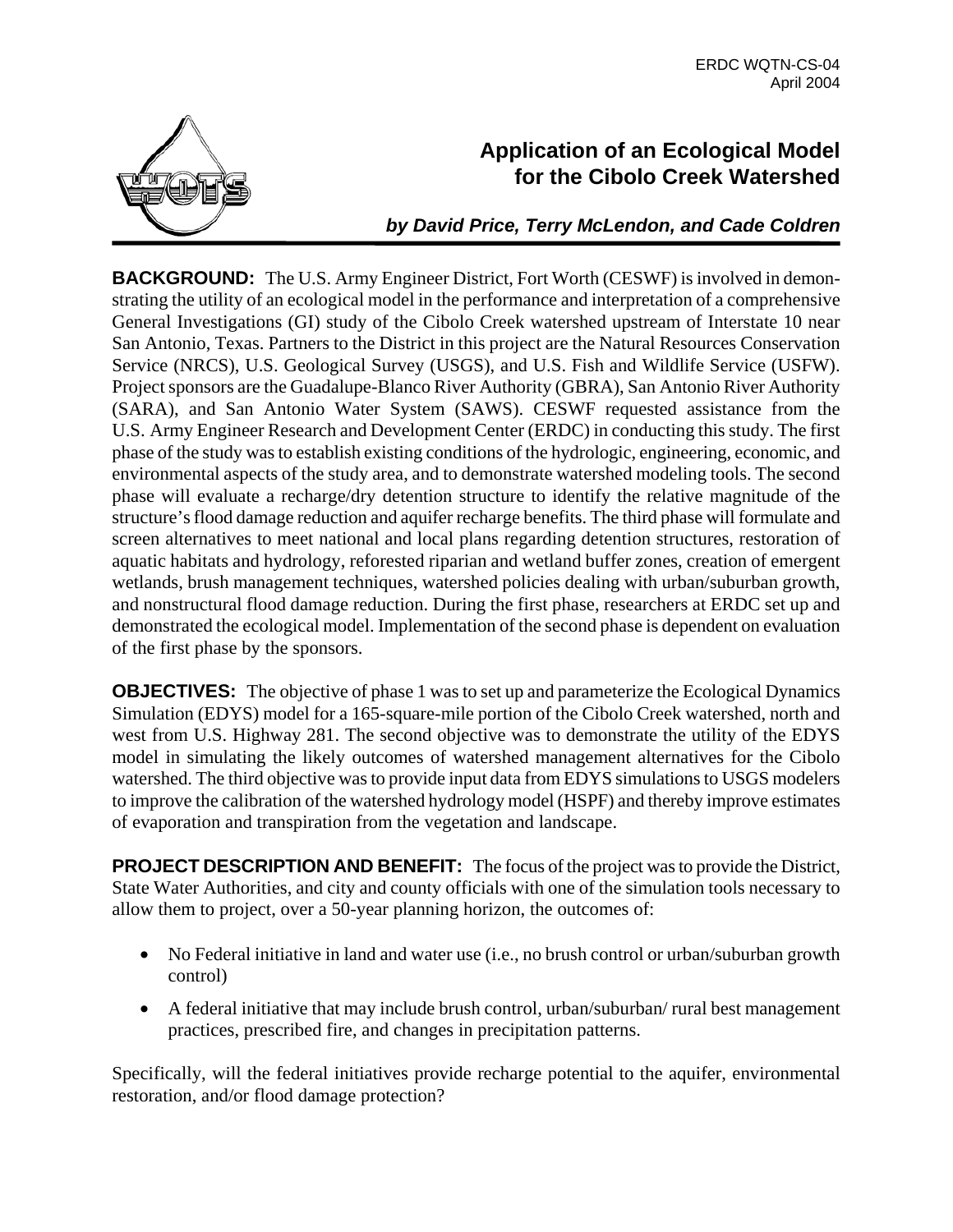ERDC WQTN-CS-04 April 2004

EDYS has been applied in a wide variety of land/water management scenarios, including: military training, recreational activities, grazing, natural and prescribed burns, fire suppression, road/trail building and closure, invasive plants inventory and eradication, drought assessment, water quality/quantity, reclamation, restoration, and revegetation, land cover design, and slope stability. EDYS is designed to mechanistically simulate complex ecological dynamics across spatial scales ranging from plots (square meters) to landscape and watershed (square kilometers) levels. Modules include climatic simulators, hydrology, soil profile, nutrient and contaminant cycles, plant community dynamics, herbivory, animal dynamics, management activities, and natural/anthropogenic disturbances (Childress et al. 1999).

Parameterization of the EDYS model for the Cibolo Creek watershed (Figure 1), was primarily funded by the Fort Worth District. This included working with District personnel and their partners from the NRCS to develop a vegetation map for the watershed and to collect specific biological information from representative vegetation types that occur in the watershed. Dennis Akins of the Fort Worth District developed the initial vegetation map using a supervised classification of satellite imagery and ground truth information collected by NRCS personnel. Existing EDYS databases developed for an application of the model for Camp Bullis, Texas in the Cibolo watershed and aerial photography of the watershed were also used to refine the vegetation map.



Figure 1. Cibolo Creek watershed near San Antonio, Texas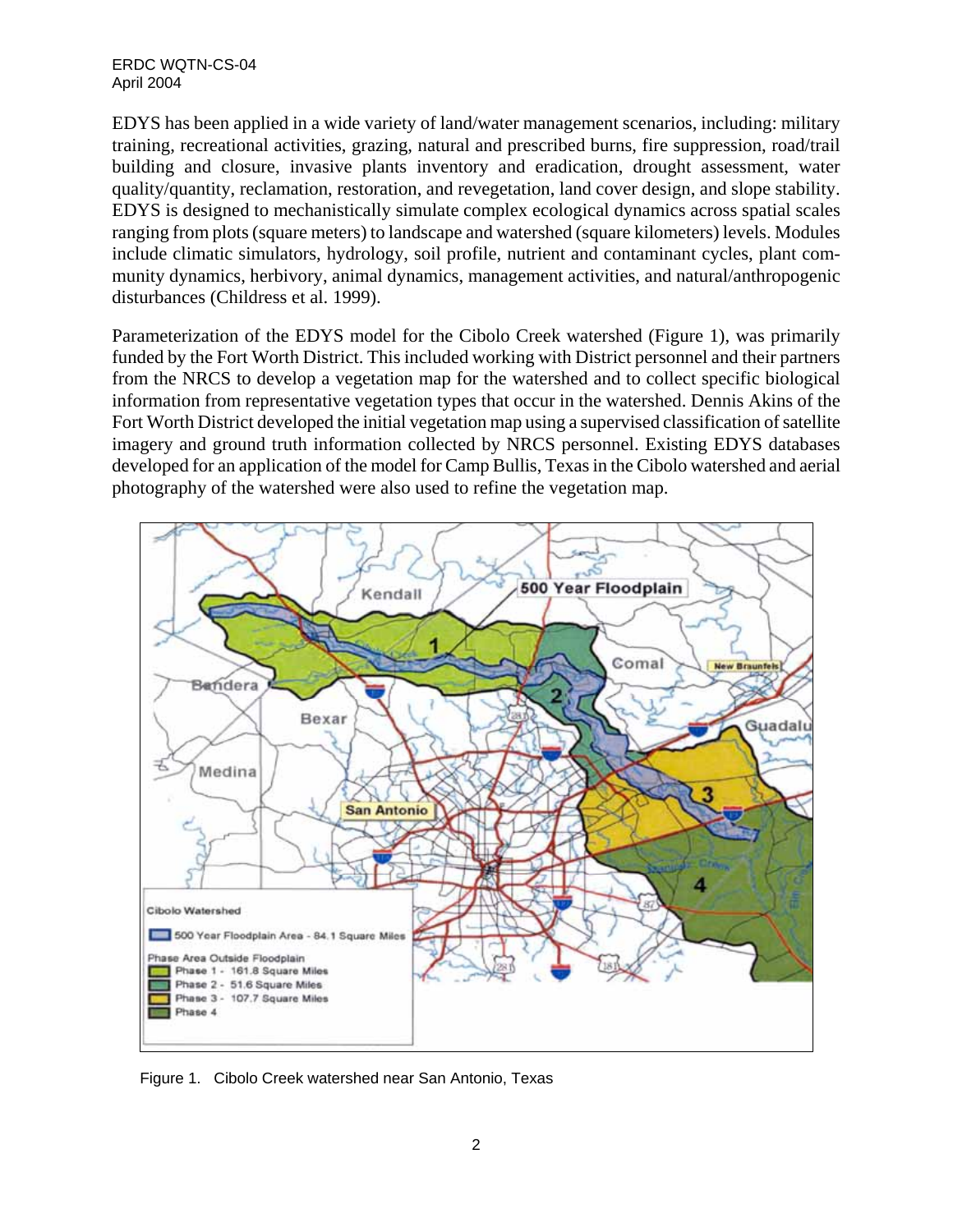The parameterization process resulted in 24 vegetation and land-use types. The watershed was partitioned into 30- by 30-m grid cells for spatial representation and each grid cell was assigned a vegetation type based on the vegetation map.

**EDYS DEMONSTRATION SETUP:** Demonstration of the EDYS model for the Cibolo Creek project was primarily funded by the Water Operations Technical Support (WOTS) Program of the

Environmental Laboratory at ERDC, Vicksburg. The demonstration process included working directly with the sponsors (SARA, GBRA, SAWS) and Fort Worth District personnel to develop the watershed management options to be included in the demonstration (Table 1). These management options are the current or projected, primary land uses in the watershed that may have a significant effect on the ecological condition of the watershed or the water budget, including quantity and quality of the surface and groundwater.

Therefore, the sponsors required that the following end-point variables be evaluated in the demonstration of the simulations:

• Water quantity (including recharge to the Edwards Aquifer and run-off to a receiving water).

| Table 1                                |
|----------------------------------------|
| <b>Management Options Developed by</b> |
| <b>Project Sponsors for the EDYS</b>   |
| <b>Demonstration</b>                   |

| <b>Management Option</b>           | <b>Anticipated Result (Land use</b><br>or Management Action) |
|------------------------------------|--------------------------------------------------------------|
| Urban growth into the<br>watershed | Buildings, roads, driveways,<br>vards                        |
| Brush management                   | Dozing, mechanical cut, hand<br>cut, fire                    |
| Livestock grazing                  | Type, stocking rate, season of<br>use                        |
| Cultivation                        | Small grains, add or remove<br>areas                         |
| Improved pasture                   | Current pastures, add or<br>remove pastures                  |
| Fertilization                      | Nitrogen, variable rates of<br>application, any area         |
| Herbicide use                      | 2,4-D, picloram, dicamba                                     |
| Reseeding                          | Any included vegetation type,<br>variable rates and area     |
| Hunting                            | Species, seasons, harvest rates                              |
| Irrigation                         | Yards, pastures, crop fields                                 |

- Surface and groundwater quality (including sediment and nitrogen loadings).
- Ecological change or restoration potential in the watershed (including changes in major vegetation types).

Based on these management options and end-point variables, four simulation variables were chosen for evaluation. The simulation variables are listed in Table 2. The simulation period to be evaluated

was 50 years based on precipitation records from **Table 2** 1951 – 2000. Urban growth was based on actual population growth rates for Bexar, Comal, and Kendal Counties over the period 1951 – 2000. Annual compound rates for the three-county area over that period was about 3 percent on average.

All combinations of these four variables would require 81 separate simulations; therefore, a reduced set of simulation scenarios was developed to represent a range of reasonable possibilities that

| LAUIG L<br><b>Simulation Variables Developed for the</b><br><b>EDYS Demonstration</b> |                                                                         |  |  |  |
|---------------------------------------------------------------------------------------|-------------------------------------------------------------------------|--|--|--|
| Variable                                                                              | <b>Options</b>                                                          |  |  |  |
| Precipitation                                                                         | Average period, wet period, dry<br>period                               |  |  |  |
| Brush control                                                                         | None, clear juniper in<br>woodlands or in grassland<br>vegetation types |  |  |  |
| Urban growth rate                                                                     | No change, increased rate,<br>decreased rate                            |  |  |  |
| Urban growth location                                                                 | Hilltops, bottom lands, randomly<br>located                             |  |  |  |

could be evaluated against baseline conditions (Table 3). Baseline conditions were defined as an average precipitation period (average 50-year ppt), no brush control, and no urban growth.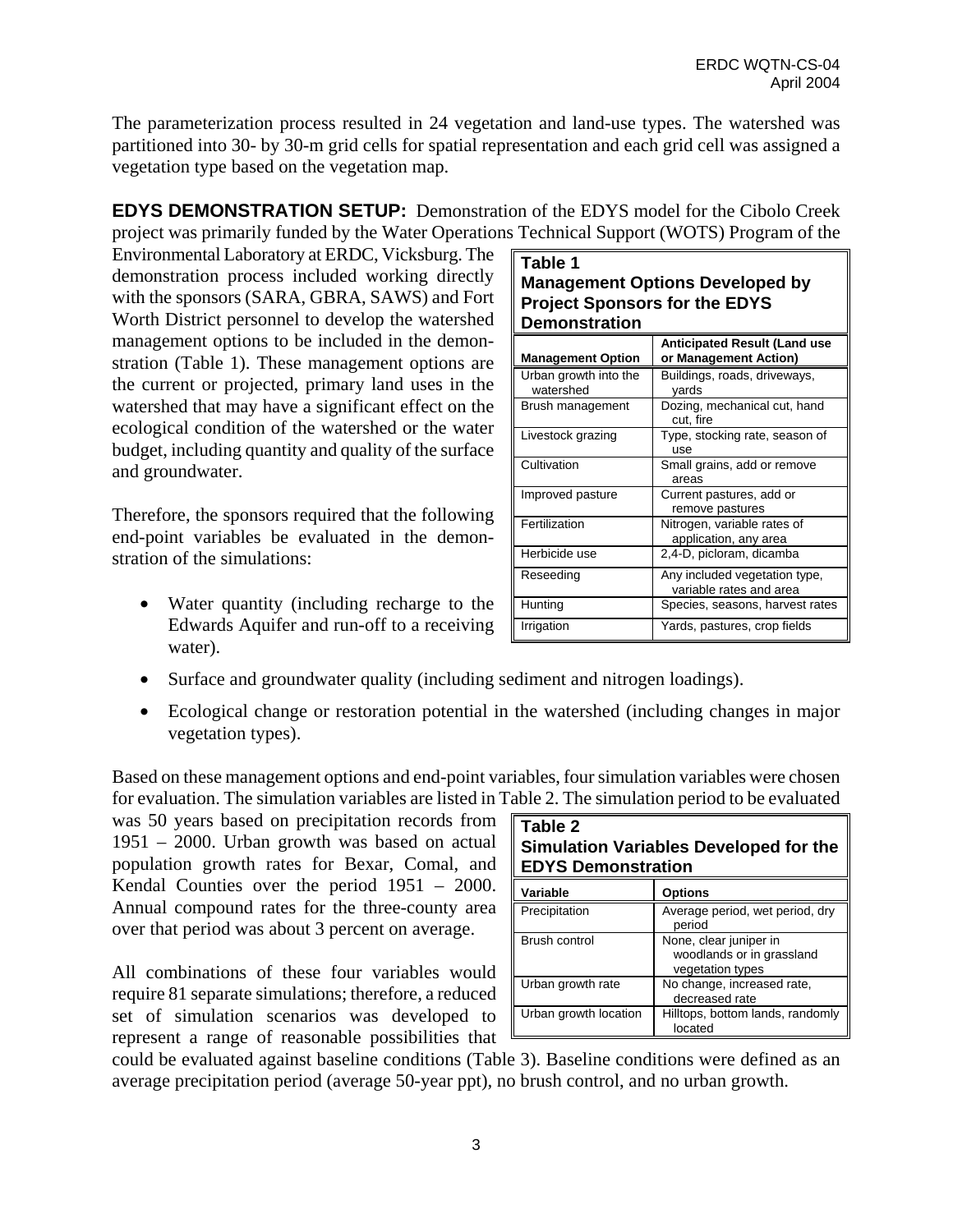**EDYS SIMULATION RESULTS:** Under baseline conditions the major vegetation change that is projected to occur over the 50-year simulation period is a significant increase in juniper and a decrease in live oak across all woodland vegetation types in the watershed (Table 4). During pre-settlement times the mosaic of woodlands, oak savanna, and grasslands was maintained by fire; however, under current management constraints fire is not often a reasonable choice as a management tool.

In cases where fire cannot be used, juniper removal is accomplished by mechanical means, herbicide application, or hand-cutting.

Without juniper control (baseline), juniper will increase significantly over periods of 25 and 50 years and live oak will decrease. Implementing juniper control of 90-percent removal on 5 percent of the woodland areas each year maintains juniper to

| <b>Against Baseline Conditions</b> | Simulation Scenarios to be Evaluated |  |
|------------------------------------|--------------------------------------|--|
|                                    |                                      |  |

| <b>Simulation</b><br>Scenario   | <b>Options</b>                                                                        |
|---------------------------------|---------------------------------------------------------------------------------------|
| <b>Baseline</b>                 | Average precipitation, no brush control,                                              |
|                                 | no urban growth                                                                       |
| <b>Brush control</b><br>options | 5% annual juniper removal in woodlands,<br>no growth, average 50-yr ppt <sup>1</sup>  |
|                                 | 5% annual juniper removal in woodlands,<br>no growth, dry 50-yr ppt                   |
|                                 | 5% annual juniper removal in woodlands,<br>no growth, wet 50-yr ppt                   |
|                                 | 20% annual juniper removal in<br>grasslands, no growth, average 50-yr<br>ppt          |
| Urban growth<br>rate            | 3% annual increase; with dry, average,<br>and wet ppt periods                         |
|                                 | 4% annual increase; with dry, average,<br>and wet ppt periods                         |
| Urban growth<br>location        | 3% annual increase on hilltops; with<br>average and wet ppt periods                   |
|                                 | 3% annual increase in bottoms; with<br>average and wet ppt periods                    |
|                                 | ppt designates the 50-year precipitation period being<br>either dry, average, or wet. |

about 1000 grams per meter square at 25 years and about 1300 grams per meter square at 50 years for dry, average, and wet periods (Table 5).

Over the 50-year simulation period the effect of juniper control on selected woodlands and grasslands can result in significant changes in average annual recharge and runoff over the entire watershed. Results of the simulation show that recharge increases by 20 to 80 thousand acre-feet over baseline depending on the control option in combination with average, dry, or wet precipitation periods. Runoff, as a percent of baseline, decreases with control of juniper on the grasslands or the woodlands under average, dry, or wet periods (Table 6).

The effect of the location of urbanization on the landscape (urbanization on the hilltops versus on the bottomlands) also has a significant effect on annual water yields. Urbanization on the hilltops results in greater recharge via karst features than urbanization on bottomlands, by as much as 33 percent during wet periods to 37 percent during average periods. Runoff increases by 133 percent during wet periods to 141 percent during average periods if urbanization

## **Table 4**

**50-Year Change in Juniper and Live Oak Under Baseline Conditions as Total Aboveground Biomass (g/m2) for all Woodland Vegetation Types (ppt = annual mean precipitation over a 5-year period)** 

| Year                                                                                            | ppt | Juniper<br>g/m <sup>2</sup> | Live Oak<br>g/m <sup>2</sup> |  |
|-------------------------------------------------------------------------------------------------|-----|-----------------------------|------------------------------|--|
| 00 <sup>1</sup>                                                                                 | 0   | 4,221                       | 4,306                        |  |
| 05                                                                                              | 21  | 4,001                       | 3,255                        |  |
| 10                                                                                              | 35  | 4,416                       | 3,200                        |  |
| 15                                                                                              | 28  | 4,837                       | 3,154                        |  |
| 20                                                                                              | 32  | 5,282                       | 2,105                        |  |
| 25                                                                                              | 41  | 5,714                       | 3,051                        |  |
| 30                                                                                              | 36  | 6,002                       | 2,995                        |  |
| 35                                                                                              | 34  | 6,243                       | 2,946                        |  |
| 40                                                                                              | 34  | 6,531                       | 2,905                        |  |
| 45                                                                                              | 42  | 6,487                       | 2,873                        |  |
| 50                                                                                              | 38  | 6,545                       | 2,835                        |  |
| Year 00 designates initial conditions of the variables at<br>the start of the model simulation. |     |                             |                              |  |

takes place on the hilltops compared to urbanization mainly on the bottomlands (Table 7).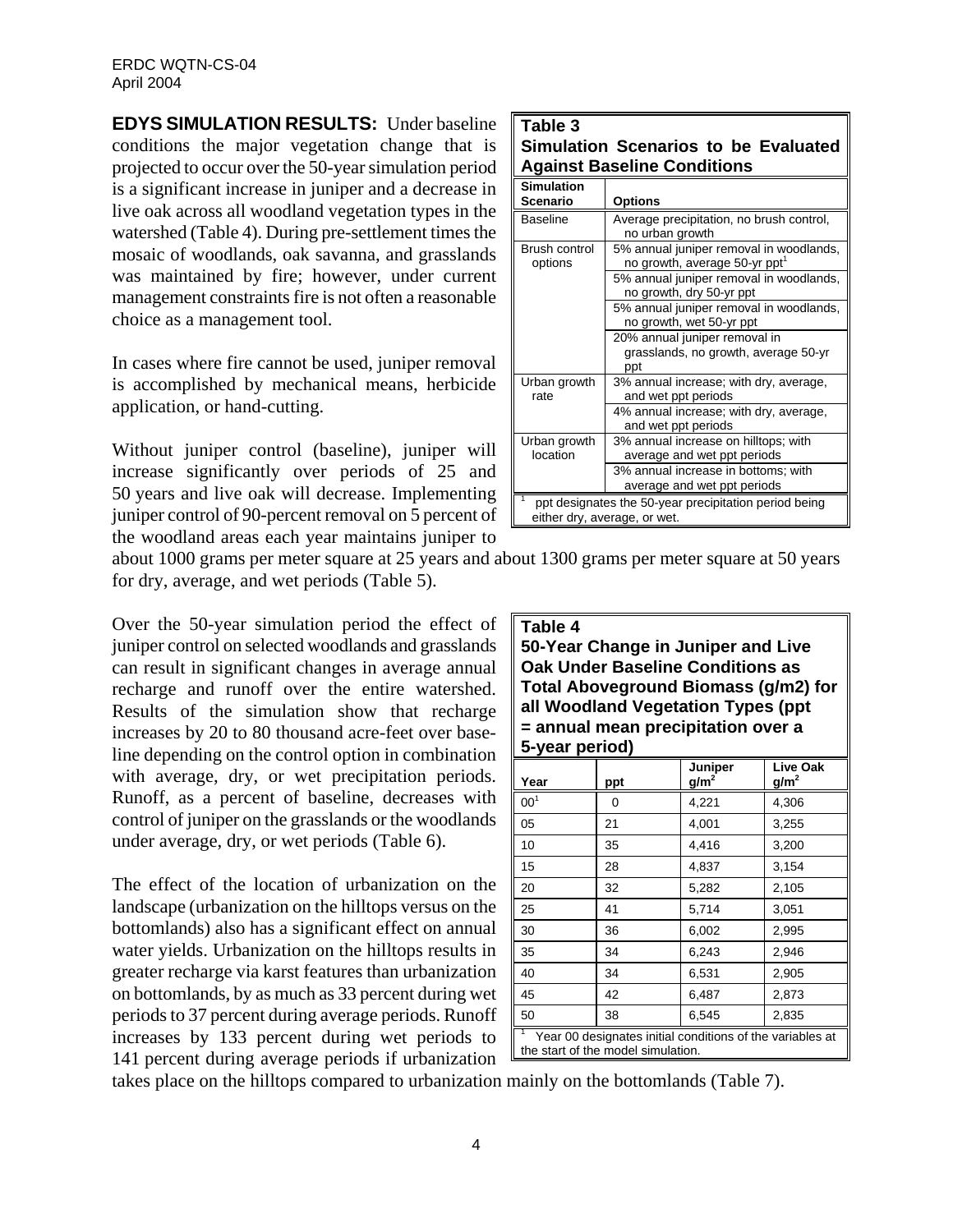## **Table 5 Woodland Vegetation Response, to Juniper Control as Total Aboveground Biomass (g/m2) at 90% Removal of Juniper on 5% of Woodlands per Year as Compared to Baseline Under Dry, Average, and Wet Periods (ppt)**

|                                  | <b>Simulation Year</b>                                                                       |                 |          |                |          |                 |          |                |          |
|----------------------------------|----------------------------------------------------------------------------------------------|-----------------|----------|----------------|----------|-----------------|----------|----------------|----------|
|                                  | 00 <sup>1</sup>                                                                              | 25              | 25       | 25             | 25       | 50              | 50       | 50             | 50       |
| <b>Vegetation</b><br><u>Type</u> | <b>Initial</b><br><b>Conditions</b>                                                          | <b>Baseline</b> | Dry, ppt | Average<br>ppt | Wet, ppt | <b>Baseline</b> | Dry, ppt | Average<br>ppt | Wet, ppt |
|                                  |                                                                                              |                 |          |                |          |                 |          |                |          |
| Juniper                          | 4095                                                                                         | 5714            | 941      | 1005           | 1046     | 6545            | 1250     | 1302           | 1337     |
| Live oak                         | 3406                                                                                         | 3051            | 3095     | 3110           | 3120     | 2835            | 2995     | 3016           | 3033     |
|                                  | Year 00 designates initial conditions of the variables at the start of the model simulation. |                 |          |                |          |                 |          |                |          |

### **Table 6**

**Effects of Juniper Control Options on Average Annual Recharge (in 1,000 acre-feet), and Runoff (as a percent of baseline) from the Entire Watershed with Juniper Control on Selected Grasslands (G) 20% Annually or Woodlands (W) 5% Annually**

| Recharge (1,000 acre-feet) |         |         |          |          | Runoff (as percent of baseline) |         |         |          |          |
|----------------------------|---------|---------|----------|----------|---------------------------------|---------|---------|----------|----------|
| <b>Baseline</b>            | 20% G   | 5% W    |          |          | <b>Baseline</b>                 | 20% G   | 5% W    |          |          |
| Average                    | Average | Average | 5% W     | 5% W     | Average                         | Average | Average | 5% W     | 5% W     |
|                            |         |         |          |          |                                 |         |         |          |          |
| ppt                        | ppt     | ppt     | Dry, ppt | Wet, ppt | ppt                             | ppt     | ppt     | Dry, ppt | Wet, ppt |

#### **Table 7 Effect of Location of Urbanization on Annual Water Yields for the Entire Watershed for Profile Recharge, Karst Recharge, and Runoff 1**

|                                                                                           | <b>Profile Recharge</b> |          |              | <b>Karst Recharge</b> | <b>Runoff</b> |          |
|-------------------------------------------------------------------------------------------|-------------------------|----------|--------------|-----------------------|---------------|----------|
| Location                                                                                  | Average, ppt            | Wet, ppt | Average, ppt | Wet, ppt              | Average, ppt  | Wet, ppt |
| Bottom vs. Hilltop                                                                        | 0%                      | 0%       | 37%          | 33%                   | 141%          | 133%     |
| Values are expressed as the percent Increase from development in bottoms versus hilltops. |                         |          |              |                       |               |          |

Changes in the annual population growth rate and urbanization into the watershed will have an impact on runoff and sediment loads. Increases in the annual growth rates from 0 to 3 percent, and from 3 to 4 percent increase runoff by 78 and 184 percent, and sediment load by 280 and 516 percent averaged over a period of 42 years (Table 8).

| Table 8<br>∥ Effect of Increasing Annual Growth Rates (0 to 3% and 3 to 4%) and Subsequent<br>$\parallel$ Urbanization into the Watershed on Runoff and Sediment Loads Based on 42-Year<br>Averages |                            |                        |  |  |
|-----------------------------------------------------------------------------------------------------------------------------------------------------------------------------------------------------|----------------------------|------------------------|--|--|
| <b>Annual Growth Rate</b>                                                                                                                                                                           | <b>Runoff (in percent)</b> | Sediments (in percent) |  |  |
| $\vert$ 0%                                                                                                                                                                                          | N/A                        | N/A                    |  |  |
| 3%                                                                                                                                                                                                  | 78%                        | 280%                   |  |  |
| 4%                                                                                                                                                                                                  | 184%                       | 516%                   |  |  |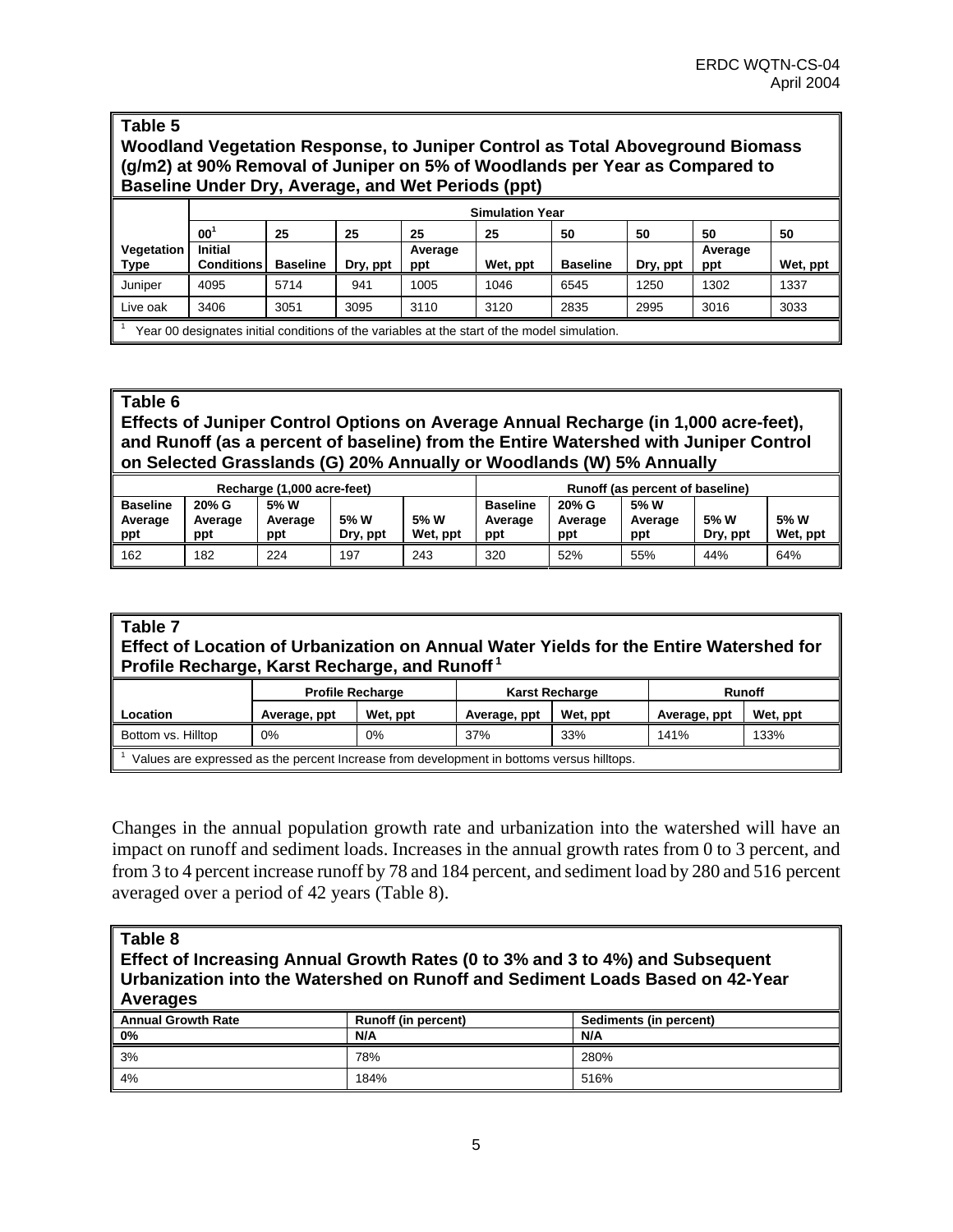**SUMMARY AND CONCLUSIONS:** Evaluation of different management options using the EDYS model indicates that without an aggressive brush control or management plan in the Cibolo Creek watershed and without careful urban planning as the population in the area grows, there will be significant undesirable changes in recharge and runoff for the watershed over the next 50 years. including:

- A 3-percent annual growth rate over the next 42 years will result in an increase in runoff of 78 percent leaving the watershed.
- No juniper control over the next 50 years will result in a 50-percent increase in juniper and a 20-percent reduction in live oak and an annual loss of 17,000 acre-feet of water yield as recharge from the watershed.

Under baseline conditions of no brush control, no population growth and urbanization, and average precipitation, the average annual potential recharge would be 183,000 acre-feet or 39 percent of rainfall received. Over the 50-year baseline period, juniper would increase by 55 percent and live oak would decrease by 17 percent. Compared to baseline, implementing a juniper management scheme of removing 90 percent of the juniper on 5 percent of the woodlands per year would increase the annual recharge to 224,000 acre-feet.

Compared to no growth, a 3-percent annual growth rate evenly distributed across the watershed will decrease annual recharge by 16,000 acre-feet or about 9 percent. Runoff will increase by 78 percent and sediment load will increase by 280 percent. A 4-percent annual growth rate will decrease annual recharge by 26,000 acre-feet (14 percent), increase runoff by 184 percent, and increase sediment load by 516 percent compared to no growth.

Profile recharge is not sensitive to location of urban growth; however, karst recharge is sensitive to location. Development on hilltops results in 25 percent more karst recharge than the same amount of development on bottomlands. Runoff is also sensitive to location of urban developments. Development on the hilltops results in 2.5 times more runoff than the same amount of development in the bottomlands.

Without juniper control, juniper will increase on the watershed by 50 percent and live oak will decrease by almost 20 percent, under average rainfall and with no further urban growth. This will result in an annual loss of 17,000 acre-feet of yield from the watershed at the end of the 50-year period. Therefore, juniper control provides a viable option for increasing recharge on the Cibolo Creek watershed. Juniper control can result in an increase in recharge of 60,000 acre-feet per year, a 50-percent reduction in runoff, and a doubling of forage production.

Continued urban growth in the watershed will have a significant impact on water yield. A 3-percent annual growth rate will result in a decrease in recharge of 16,000 acre-feet per year and a 78-percent increase in runoff from the watershed.